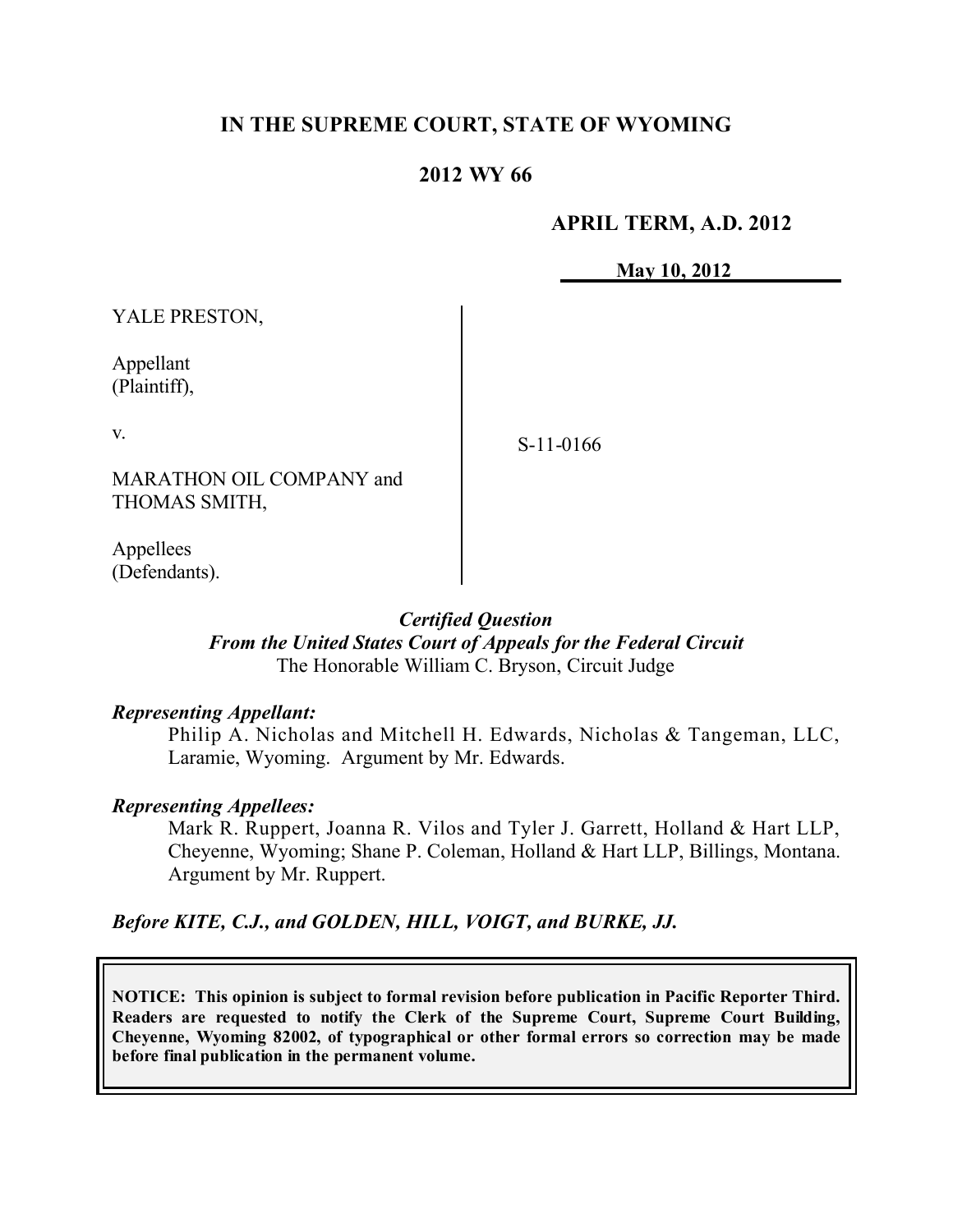## **KITE, Chief Justice.**

[¶1] The United States Court of Appeals for the Federal Circuit certified a question to us regarding the validity of an assignment of intellectual property rights given by Yale Preston to Marathon Oil Company without any additional consideration other than continued at-will employment.

## **CERTIFIED QUESTION**

[¶2] The certified question is:

Does continuing the employment of an existing at-will employee constitute adequate consideration to support an agreement containing an intellectual property-assignment provision?

Our answer to the question is "yes," continuation of at-will employment is sufficient consideration for an agreement requiring assignment of intellectual property.

## **FACTS**

[¶3] The certification order contains the following statement of facts relevant to the question certified:

# (b) A statement of all facts relevant to the questions certified

While we do not believe that resolution of this question requires application of the facts of this particular case, below are selected underlying facts to provide context. In a letter dated February 22, 2001, Pennaco Energy, Inc. ("Pennaco"), a wholly-owned subsidiary of Marathon (collectively, Pennaco and Marathon are referred to as "Marathon"), offered employment to Preston as a relief pumper in Marathon's coal bed methane well operation in the Powder River Basin in northeastern Wyoming. In addition to describing Preston's proposed responsibilities, compensation, and benefits, the letter indicated that Preston was being hired "under the policy of 'employment at will' whereby you or the Company is free to terminate the employment relationship at any time and for any reason without cause or liability other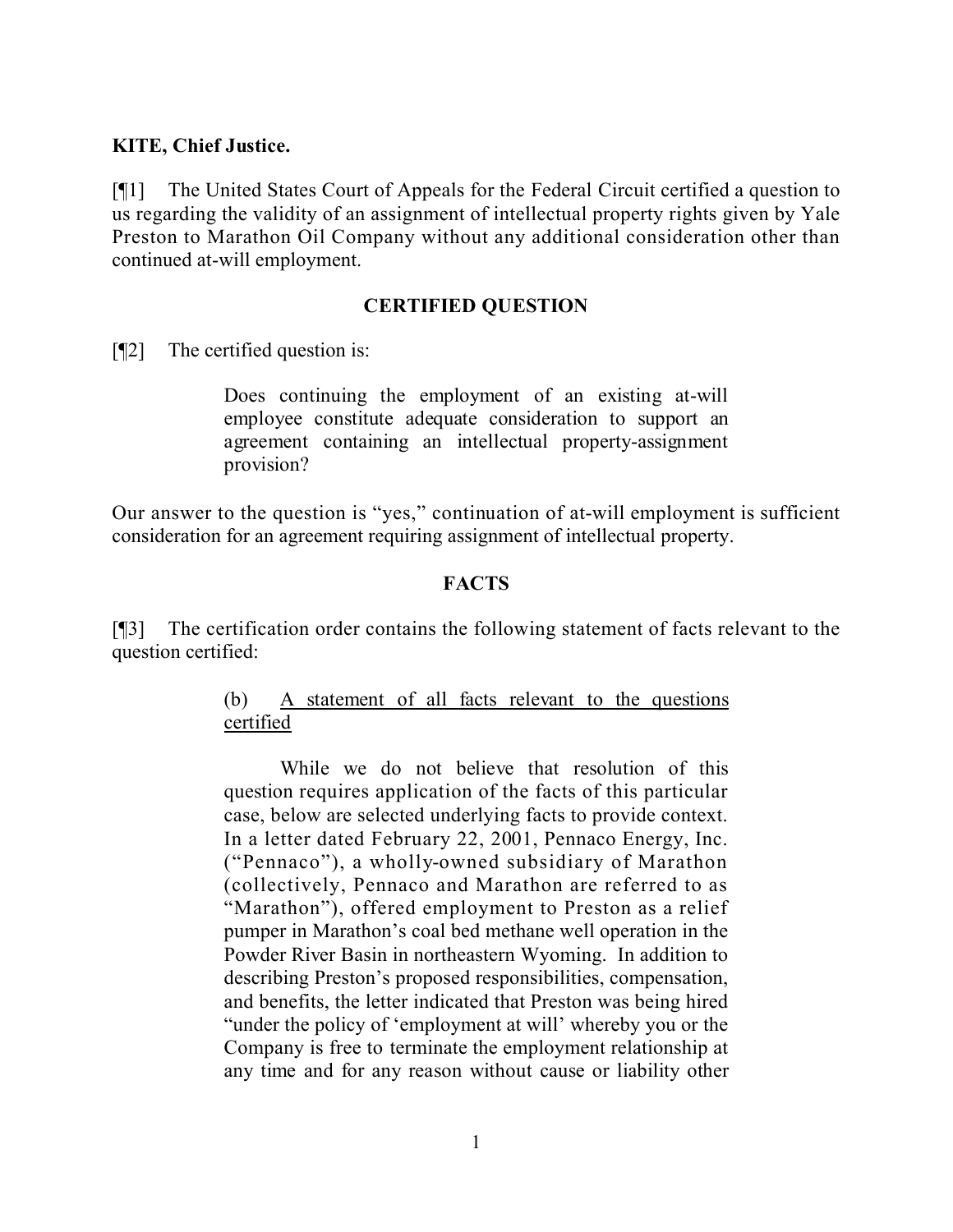than as prescribed by law." Preston countersigned the letter on February 27, 2001.

Thereafter, Preston started work for Marathon, although there is a factual dispute as to the precise date. After a bench trial, the district court in this case made a factual finding that Preston began employment with Marathon on March 30, 2001. Preston contends that he began work on March 1,  $2001<sup>1</sup>$ 

On April 5, 2001, Preston signed a document entitled Marathon Oil Company and Subsidiaries Employee Agreement ("the April 2001 Employee Agreement"). Brenda Williams signed on behalf of Marathon on the same date. The agreement contained the following provisions relevant to this dispute:

**\* \* \* \***

## **1. Definitions**

 $\overline{a}$ 

(d) "Intellectual Property" means all inventions, discoveries, developments, writings, computer programs and related documentation, designs, ideas, and any other work product made or conceived by EMPLOYEE during the term of employment with MARATHON which (1) relate to the present or reasonably anticipated business of the MARATHON GROUP, or (2) were made or created with the use of Confidential Information or any equipment, supplies, or facilities of the MARATHON GROUP. Such property made or conceived by EMPLOYEE (or for which EMPLOYEE files a patent or copyright application) within one year after termination of employment with MARATHON will be presumed to have been made or conceived during such employment.

<sup>&</sup>lt;sup>1</sup> We express no opinion as to whether the district court's finding that Preston began work on March 30, 2001 is clearly erroneous, and we do not believe that deciding that factual dispute is necessary to answer the certified question. The parties both agree that the second employment agreement relevant to this lawsuit, the April 5, 2001 Marathon Oil Company and Subsidiaries Employee Agreement, was executed after Preston began employment.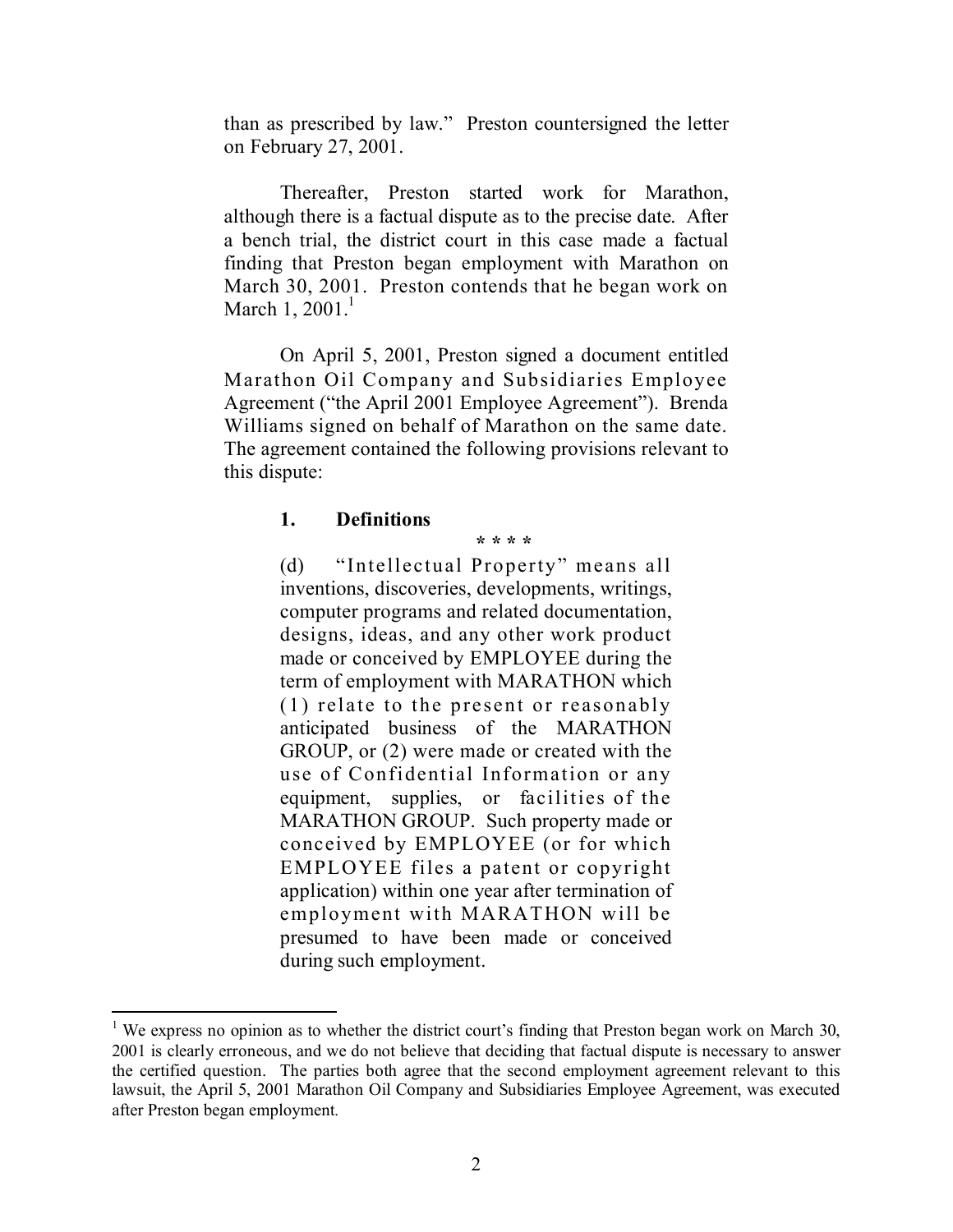#### \* \* \* \*

## **3. Disclosure and Assignment of Intellectual Property**

EMPLOYEE agrees to promptly disclose to MARATHON and does hereby assign to MARATHON all Intellectual Property, and EMPLOYEE agrees to execute such other documents as MARATHON may request in order to effectuate such assignment.

Although the agreement provides that it "shall be governed and construed in accordance with Ohio law," both parties agree that Wyoming law applies pursuant to Wyoming's choice of law rules. It is undisputed that Marathon did not provide any additional consideration to Preston for signing this document beyond continued employment.

[Reference to attached documents].

## (c) The nature of the controversy in which the questions arose

The present dispute centers around allegations of patent infringement and questions of ownership of two patents that cover a baffle system Preston invented: the '764 patent and the '385 patent. Approximately two months after Preston ceased to be employed by Marathon, he filed a patent application for his invention, which ultimately issued on November 1, 2005 as the '764 patent. Preston is listed as the sole inventor on the '764 patent. On June 14, 2004, Marathon filed a patent application for a similar invention that ultimately issued on April 24, 2007 as the '385 patent. The patent names both Preston and Defendant-Cross-Appellant Thomas Smith ("Smith"), who was a Marathon employee at the time Preston worked at Marathon, as co-inventors.

In the present litigation, Preston asserted counts for, among others, patent infringement and a declaration that Preston is the sole inventor of the '385 patent. Marathon raised affirmative defenses and counterclaimed for a declaration that Preston agreed to assign his rights in the '764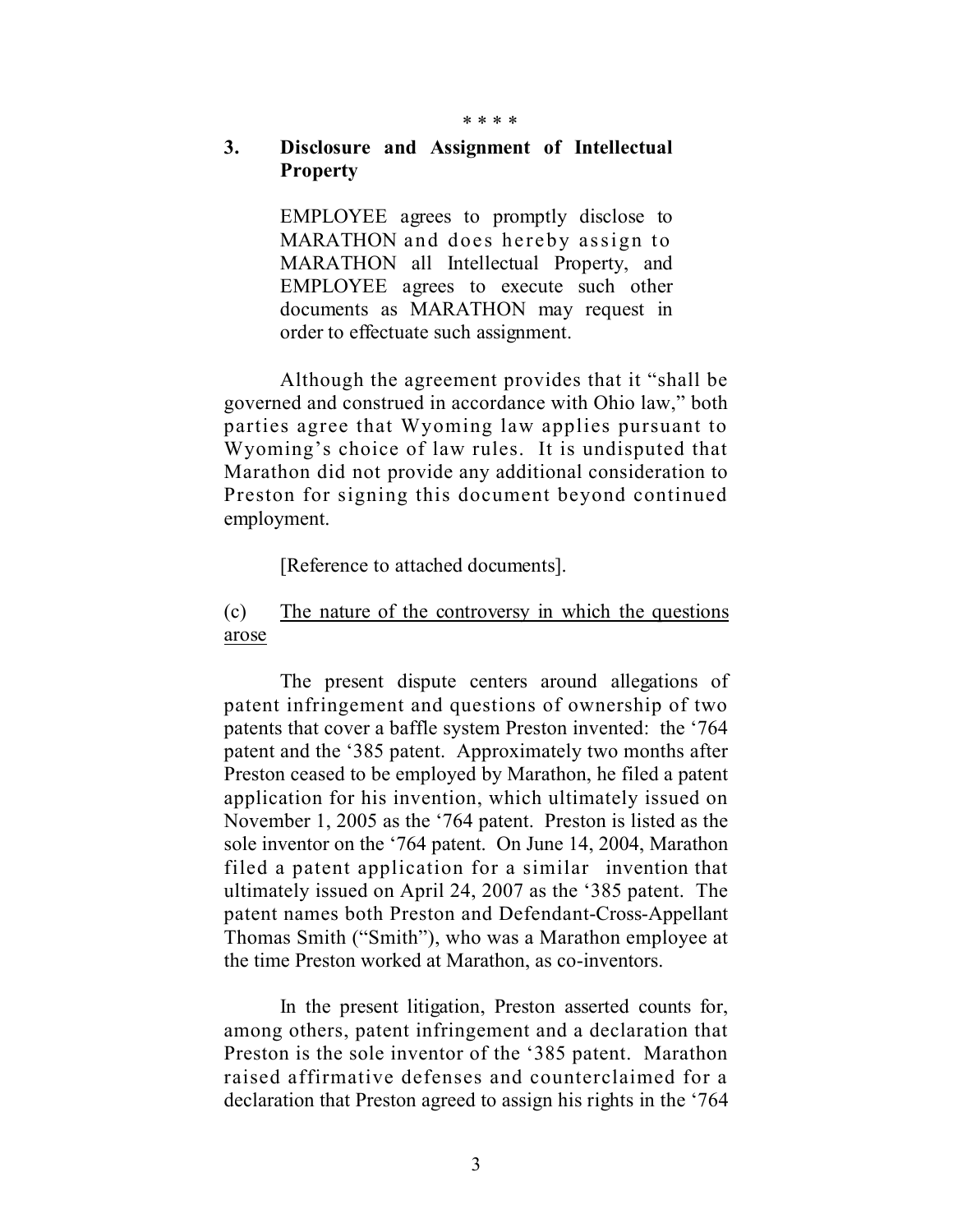patent to Marathon pursuant to the April 2001 Employee Agreement. Smith also counterclaimed, seeking a declaration that he is a co-inventor of the '764 patent.

As it relates to the certified question, the district court entered a final judgment on August 30, 2010, finding that Preston was the sole inventor of the '764 and '385 patents, and that the April 2001 Employee Agreement is a valid contract, pursuant to which Preston was required to assign his ownership interest in the '764 and '385 patents to Marathon.

On appeal, Preston challenges, among other rulings, the district court's ruling that the April 2001 Employee Agreement requires Preston to assign his rights in the '764 and '385 patents to Marathon, which necessarily requires this court to decide the validity and enforceability of that agreement. Accordingly, the answer to the above-certified question of law may be determinative of one of the issues in this appeal.

(footnote in original and record citation omitted).

## **STANDARD OF REVIEW**

[¶4] W.R.A.P. 11 governs certified questions. Rule 11.01 provides that we may answer a question of law "which may be determinative of the cause" pending in the certifying court and "concerning which it appears there is no controlling precedent" from this Court. "[Q]uestions of the application of the law, including identification of the correct rule, are considered *de novo.*" *Pinnacle Bank v. Villa,* 2004 WY 150, ¶ 5, 100 P.3d 1287, 1289 (Wyo. 2004), quoting *EOG Resources, Inc. v. State,* 2003 WY 34, ¶ 7, 64 P.3d 757, 759 (Wyo. 2003). *See also*, *Prokop v. Hockhalter,* 2006 WY 75, ¶ 6, 137 P.3d 131, 133 (Wyo. 2006).

## **DISCUSSION**

[¶5] It is helpful to start our analysis of the certified question with a review of the general rights of an employee and an employer to intellectual property conceived by the employee during the term of employment.

> Generally an invention is the property of the inventor who conceived, developed, and perfected it, and the law protects and enforces the inventor's property rights in an invention unless he or she has contracted them away. Hence, the mere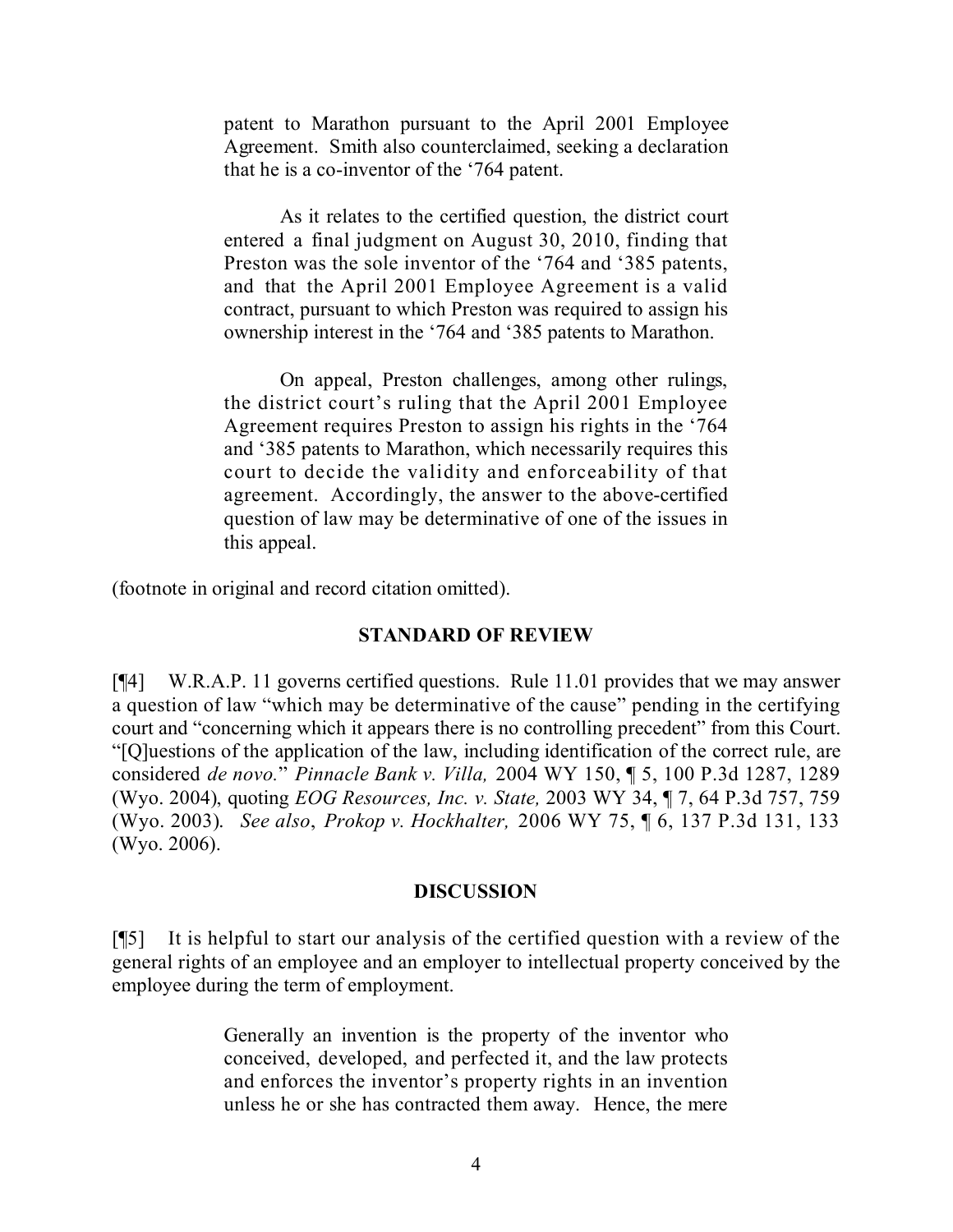fact that the inventor was an employee at the time of the invention does not mean that that inventor is required to assign the patent rights to the employer. Thus, in the absence of a special agreement to the contrary, an invention and a patent secured for it belong to the inventor, even though the invention was made during the period of the inventor's employment, and the invention relates to the matter in which the inventor was employed, although the absence of an agreement does not necessarily preclude an employer from claiming a right to the invention.

19 *Williston on Contracts*, § 54:20 (4th ed. 2001). *See also*, *University Patents, Inc. v. Kligman,* 762 F. Supp. 1212, 1219 (E.D.Pa. 1991). The public policy underlying this general rule is to encourage individuals to exercise their inventive powers. *Banner Metals, Inc. v. Lockwood,* 3 Cal. Rptr. 421, 428 (Cal. Ct. App. 1960). However, "[i]f an employee's job duties include the responsibility for inventing or for solving a particular problem that requires invention, any invention created by that employee during the performance of these responsibilities belongs to the employer. . . ." 19 *Williston on Contracts*, § 54:20.Thus, typically, an employee who is not hired to invent is the owner of any invention discovered during employment.

[¶6] Nevertheless, when an employee who was not hired to invent does invent something as part of his work duties, the employer is given a "shop right" to use the invention.27 Am. Jur. 2d *Employment Relationship* § 188 (2011) explains:

> Where the employee is not hired specifically to design or invent, but nevertheless conceives of a device during working hours with the use of the employer's materials and equipment, the employer is granted an irrevocable but nonexclusive right to use the invention under the shop-right rule.

 **Definition:** The shop right is an employer's royalty or fee, a nonexclusive and nontransferable license to use an employee's patented invention.

Notwithstanding the existence of the shop right, the invention remains the property of the employee, and the employee has the right, conferred by the patent, to exclude all but the employer from the benefits of the invention.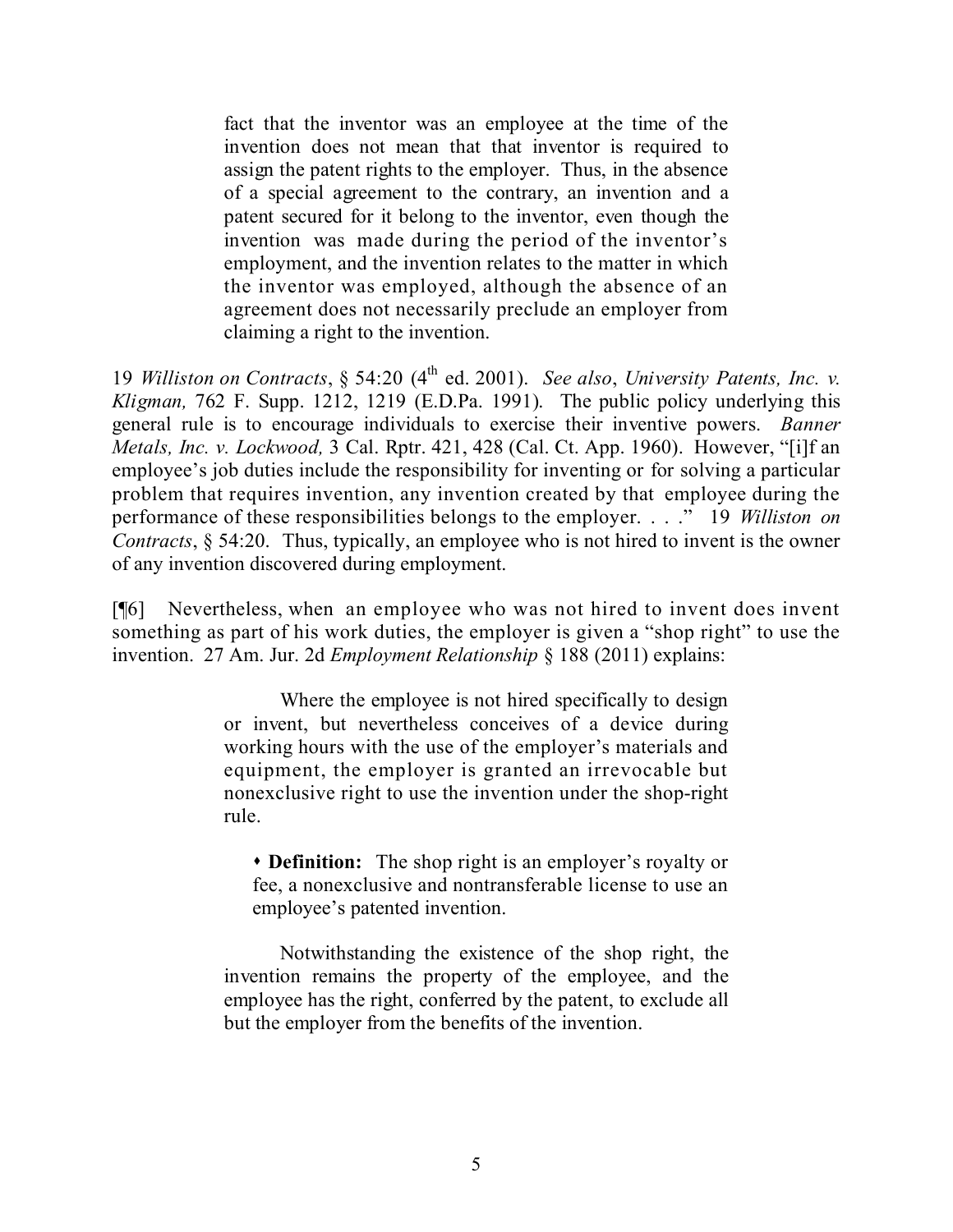[¶7] Mr. Preston was hired by Marathon as a relief pumper and there is no indication that his specific job duties included inventing the baffle system. So, under the general rules (without considering the impact of the assignment), Mr. Preston would be the owner of his invention and Marathon would be entitled to use the invention under the "shop right" principle.

[¶8] Mr. Preston, however, signed the April 2001 Employee Agreement, wherein he agreed to "promptly disclose to MARATHON and does hereby assign to MARATHON all Intellectual Property  $\dots$ ."<sup>2</sup> It is undisputed that Mr. Preston was an at-will employee at the time he signed the agreement. Marathon's engagement letter to Mr. Preston specifically stated that he was being "hired under the policy of 'employment at will' . . . ." It is also undisputed that Marathon did not provide any additional consideration for the assignment agreement, other than continuation of at-will employment.

[¶9] In Wyoming, we have recognized that all employment occurs by either express or implied contract. *Wilder v. Cody Country Chamber of Commerce,* 868 P.2d 211, 216 (Wyo. 1994). There are two types of employment relationships–employment which requires cause for termination and at-will employment. *Id.* at 217-19; *Brodie v. General Chemical Corp.,* 934 P.2d 1263, 1265 (Wyo. 1997). "[E]mployment is presumed to be at will unless an express or implied contract states otherwise." *McLean v. Hyland Enterprises, Inc.,* 2001 WY 111, ¶ 21, 34 P.3d 1262, 1268 (Wyo. 2001). At-will employment may be terminated by either the employer or the employee at any time for any or no reason, with no legal consequence. *Finch v. Farmers Co-op Oil Co.,* 2005 WY 41, ¶ 10, 109 P.3d 537, 541 (Wyo. 2005); *Brodie,* 934 P.2d at 1265. By its nature, then, an at-will employment relationship "'is subject to modification at any moment by either party as a condition of it continuing at all.<sup>33</sup> *Long v. Forbes,* 136 P.2d 242, 246 (Wyo. 1943), quoting *Norton v. Brookline,* 181 Mass. 360, 363, 63 N.E. 930, 931 (Mass. 1902).

[¶10] This legal and factual background sets up our current inquiry—whether an at-will employee's assignment of intellectual property rights to his employer must be

 <sup>2</sup> The April 2001 Employee Agreement, which is attached to the certification order, contained a provision which allowed the employee to list "unpatented inventions and unpublished writings" he had created prior to the agreement and stated that Marathon agreed "such inventions and writings are NOT Intellectual Property [under the definition set forth in the agreement] and are NOT the property of MARATHON hereunder." Mr. Preston listed a CH<sub>4</sub> resonating manifold as an unpatented invention he had created prior to the agreement. There is, therefore, a factual issue in this case as to whether Mr. Preston had invented the baffle system prior to signing the assignment agreement. Our decision in this case should not be construed as addressing assignments of pre-existing intellectual property rights. We specifically limit our holding to intellectual property developed after the date of the assignment agreement.

 $3$  In contrast, when the parties have entered into a contract which incorporates a requirement that cause be demonstrated before the employee can be dismissed, separate consideration is required before the employer can change the employment relationship to terminable at-will. *See, e.g.*, *Brodie,* 934 P.2d at 1268-69; *McIlravy v. Kerr-McGee Corp.,* 119 F.3d 876, 881 (10 th Cir. 1997).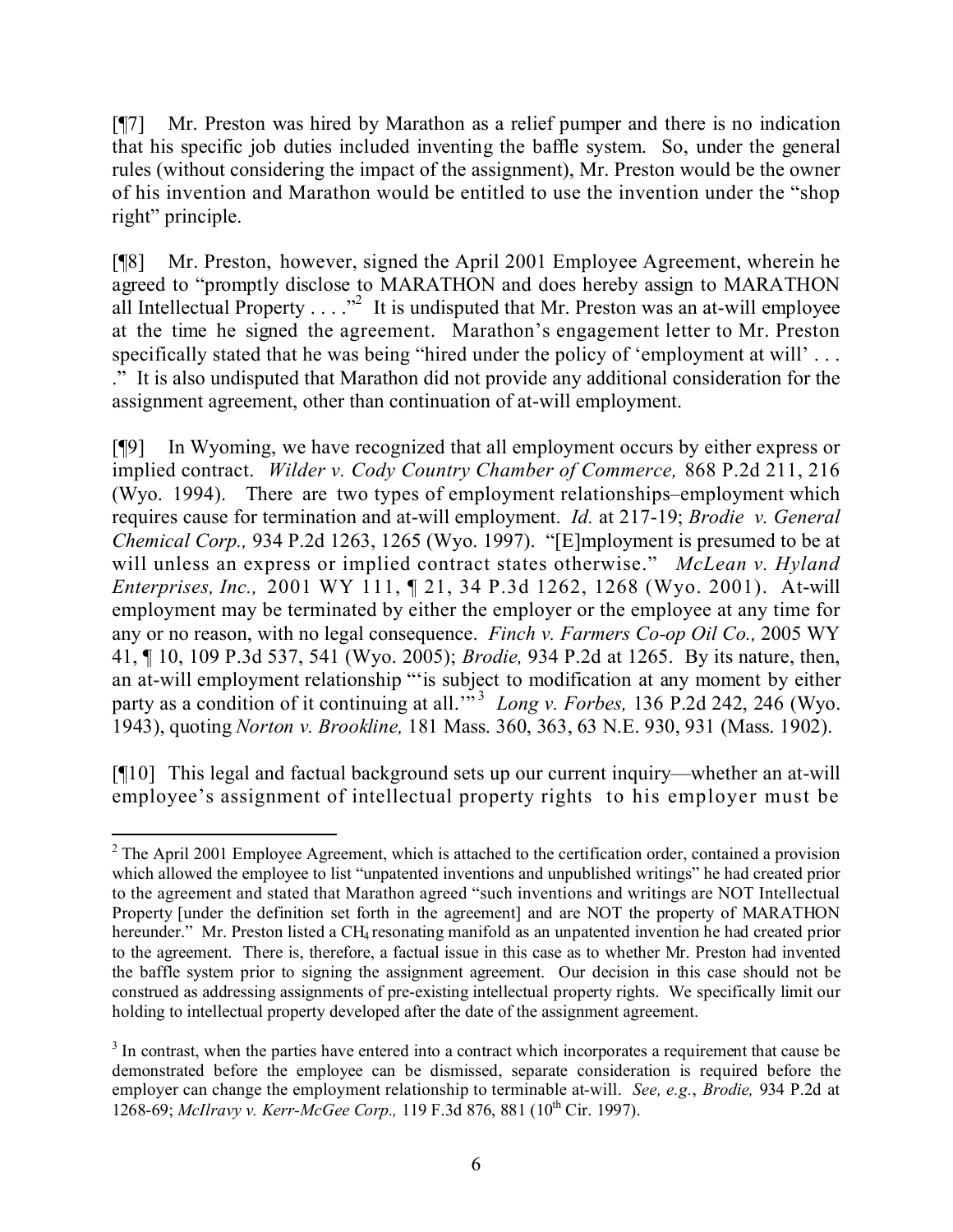accompanied by additional consideration, beyond the continuation of his employment, to be enforceable. Other jurisdictions have addressed that issue, with mixed results.

[¶11] Mr. Preston points to *Hewett v. Samsonsite Corp.,* 507 P.2d 1119 (Colo. Ct. App. 1973) and *Harsco Corp. v. Zlotnicki,* 779 F.2d 906 (3d. Cir. 1985) as support for his argument that additional consideration is required. Hewett was employed by Samsonite as "foreman of the model shop in which prototype models were fabricated from designs drawn by Samsonite's design and engineering department." *Id.* at 1120. Although he was not hired to invent, Hewett invented three products, and Samsonite required him to assign the patent rights. Hewett contended that the assignment was not valid because no separate consideration was given by Samsonite for it. Samsonite argued that, by allowing Hewett to continue working for the company, "sufficient consideration was given to make the assignment binding." *Id.* at 1121. The Colorado Court of Appeals held that continued employment was not sufficient consideration for the patent assignment, rendering it invalid. Hewett, therefore, owned the inventions, subject to Samsonite's shop rights. *Id.* at 1121-22.

[¶12] In *Harsco,* Zlotnicki worked for Harsco as a staff engineer. He conceived a new invention as part of his work duties, and Harsco required him to assign his patent rights to it. *Harsco,* 779 F.2d at 907-08. The Third Circuit applied Pennsylvania law and upheld the assignment, but interpreted the assignment agreement as containing a promise by Harsco to employ Zlotnicki for a reasonable time. *Id.* at 910-11. That case, therefore, arguably stands for the proposition that additional consideration beyond continued at-will employment is required to support an assignment of patent rights to the employer.

[¶13] Marathon directs us to other cases which hold to the contrary—continued employment is sufficient consideration to support an agreement to assign intellectual property. In *Goodyear Tire & Rubber Co. v. Miller,* 22 F.2d 353, 354-56 (9 th Cir. 1927), the Ninth Circuit Court of Appeals held that continued employment was sufficient consideration to support a patent assignment agreement. The court noted that at the time the assignment was presented to Miller, Goodyear was under no obligation to continue to employ him. Goodyear, therefore, had the same right to make the assignment agreement a condition of retention as it would have had to impose it as a condition for hiring him in the first place. The court observed that Goodyear did not bind itself to employ Miller for any stipulated period and Miller did not agree to remain for any designated length of time. Thus, both parties were on the same footing and "their rights and obligations were reciprocal." *Id.* at 355. *See also*, *Hebbard v. American Zinc, Lead & Smelting Co.,* 161 F.2d 339, 345 ( $8<sup>th</sup>$  Cir. 1947) (refusing to rescind contracts for assignment of a patent where the consideration was simply "continued employment")<sup>4</sup>; Edward L. Raymond, Jr.,

 $\overline{a}$ 

<sup>4</sup> Both *Goodyear* and *Hebbard* involved employees who were hired specifically to invent products and, as such, could have been decided using the general rule that employers own any inventions created by employees who are hired to invent. *Goodyear,* 22 F.2d at 354-56; *Hebbard,* 161 F.2d at 342. However, each of the cases also discussed the consideration issue, making the decisions relevant to our inquiry.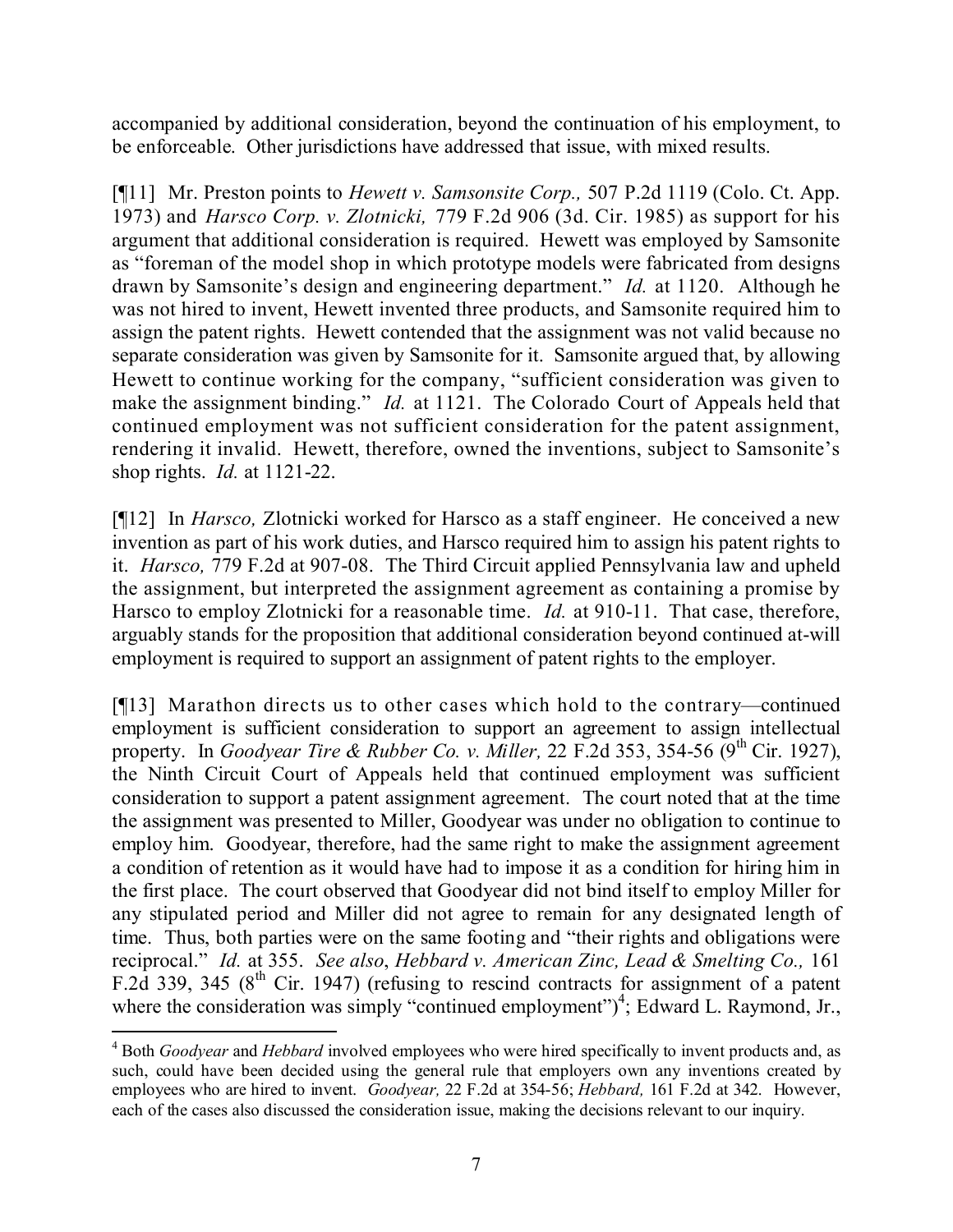Annotation, *Construction and Effect of Provision of Employment Contract Giving Employer Right to Inventions Made by Employee*, 66 A.L.R. 4th 1135 § 8[c] & [d] (orig. published 1988, with cum. supps).

[¶14] We are, therefore, faced with a split of authority on the question of whether additional consideration is required to support a post-employment assignment of intellectual property. Preston argues that our decision in *Hopper v. All Pet Animal Clinic, Inc.,* 861 P.2d 531 (Wyo. 1993) presents an analogous situation and obligates us to rule that consideration in addition to continued at-will employment is necessary to support a post-employment assignment of intellectual property rights.

[¶15] *Hopper* involved a covenant not to compete given by an employee after commencement of her employment. In analyzing the effectiveness of the non-compete provision, we looked at public policy which generally disfavors such agreements.

> The common law policy against contracts in restraint of trade is one of the oldest and most firmly established. Restatement (Second) of Contracts §§ 185-188 (1981) (Introductory Note at 35). *See Dutch Maid Bakeries v. Schleicher,* 58 Wyo. 374, 131 P.2d 630, 634 (1942). The traditional disfavor of such restraints means covenants not to compete are construed against the party seeking to enforce them. *Commercial Bankers Life Ins. Co. of America v. Smith,* 516 N.E.2d 110, 112 (Ind.App.1987). The initial burden is on the employer to prove the covenant is reasonable and has a fair relation to, and is necessary for, the business interests for which protection is sought. *Tench v. Weaver,* 374 P.2d 27, 29 (Wyo.1962).

> Two principles, the freedom to contract and the freedom to work, conflict when courts test the enforceability of covenants not to compete. *Ridley v. Krout,* 63 Wyo. 252, 180 P.2d 124, 128 (1947).

*Hopper,* 861 P.2d at 539. Thus, we closely scrutinize covenants not to compete, employing a rule of reason analysis, to ensure there is a proper balance between the competing interests of the employer and employee. *Id.* "A valid and enforceable covenant not to compete requires a showing that the covenant is: (1) in writing; (2) part of a contract of employment; (3) based on reasonable consideration; (4) reasonable in durational and geographical limitations; and (5) not against public policy." *Id.* at 540 (citations omitted).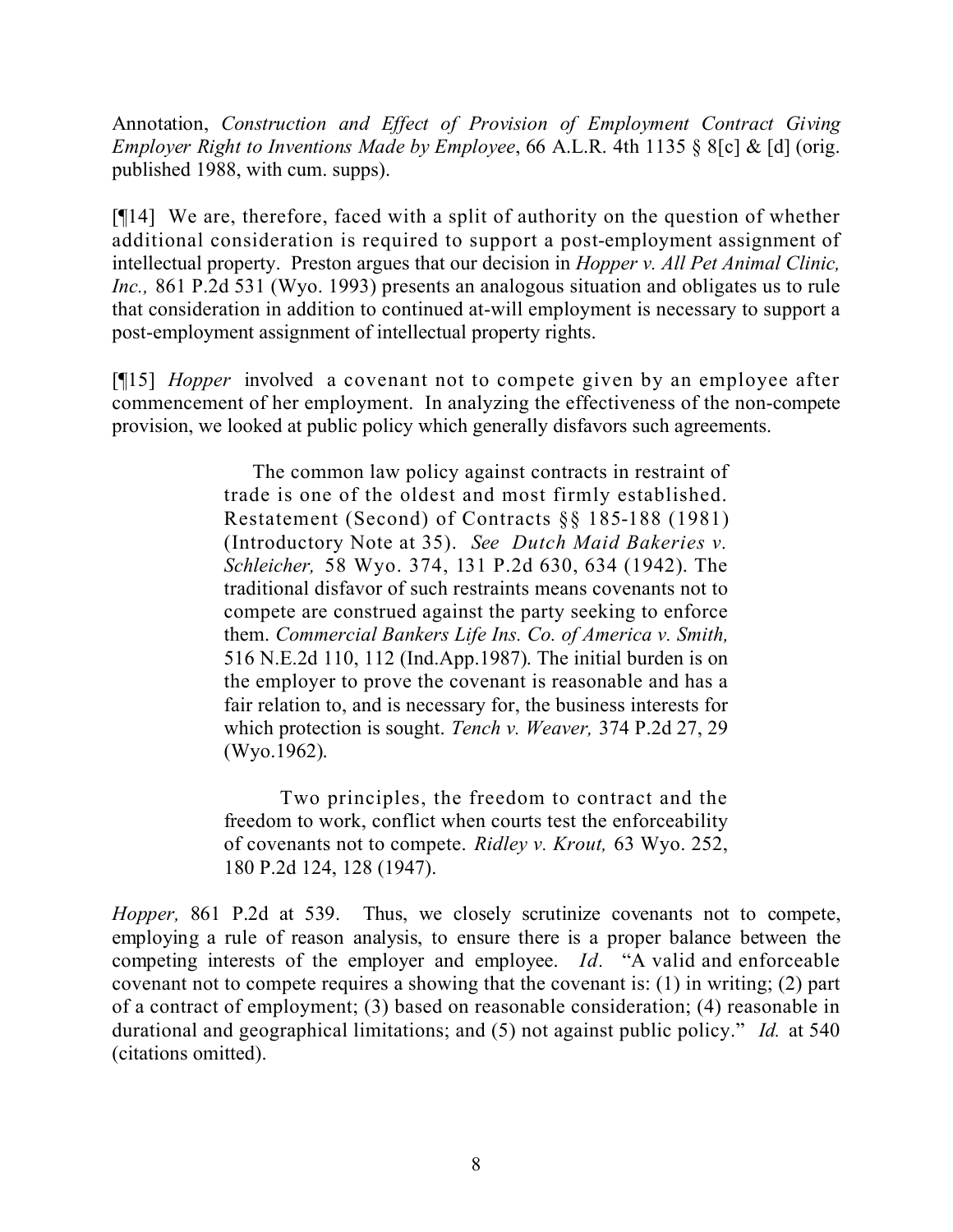[¶16] Addressing the requirement that a covenant not to compete be supported by "reasonable consideration," we held that public policy favored separate consideration and continued at-will employment was not sufficient consideration to support such an agreement. Our ruling was based, in part, on the sanctity of the right to earn a living. We stated "the employee rarely 'bargains for' continued employment in exchange for a potentially onerous restraint on the ability to earn a living." *Id.* at 541, quoting Howard A. Specter & Matthew W. Finin, *Individual Employment Law and Litigation* § 8.02 (1989).

[¶17] We explained the potential ramifications if we were to rule that continued at-will employment was sufficient consideration for an agreement not to compete:

> The contract permitted either Dr. Hopper or her corporate employers to terminate her employment with notice. The agreement did not state a length of employment and it permitted termination at will. Without more, the terms present the potential for an unreasonable restraint of trade. For example, if an employer hired an employee at will, obtained a covenant not to compete, and then terminated the employee, without cause, to arbitrarily restrict competition, we believe such conduct would constitute bad faith. Simple justice requires that a termination by the employer of an at will employee be in good faith if a covenant not to compete is to be enforced. *Dutch Maid Bakeries,* 131 P.2d at 635-36; *American Nat. Ins. Co. v. Coe,* 657 F.Supp. 718, 723 (E.D. Mo.1986). *See Adrian N. Baker & Co. v. Demartino,* 733 S.W.2d 14, 18 (Mo.App.1987) (enforcing covenant not to compete when discharge of employee occurred with good cause).

*Hopper*, 861 P.2d at 541-42.

[¶18] Mr. Preston maintains that the same rule should apply to agreements to assign intellectual property, i.e., separate consideration should be required. Case law from other jurisdictions discusses the differences between covenants not to compete and agreements to assign intellectual property. In *MAI Basic Four, Inc. v. Basis, Inc.,* 880 F.2d 286 (10 th Cir. 1989), for example, the Tenth Circuit Court of Appeals interpreted New Mexico law and recognized that covenants not to compete are generally characterized as restrictive covenants; however, patent waiver agreements between employers and employees do not fall within that definition and must, therefore, be treated differently. The court remarked that, with patent assignment agreements, employees remain free to work for "whomever they wish, wherever they wish, and at whatever they wish, subject only to . . . the requirement that [the employees] assign to [the employer] any work product relating to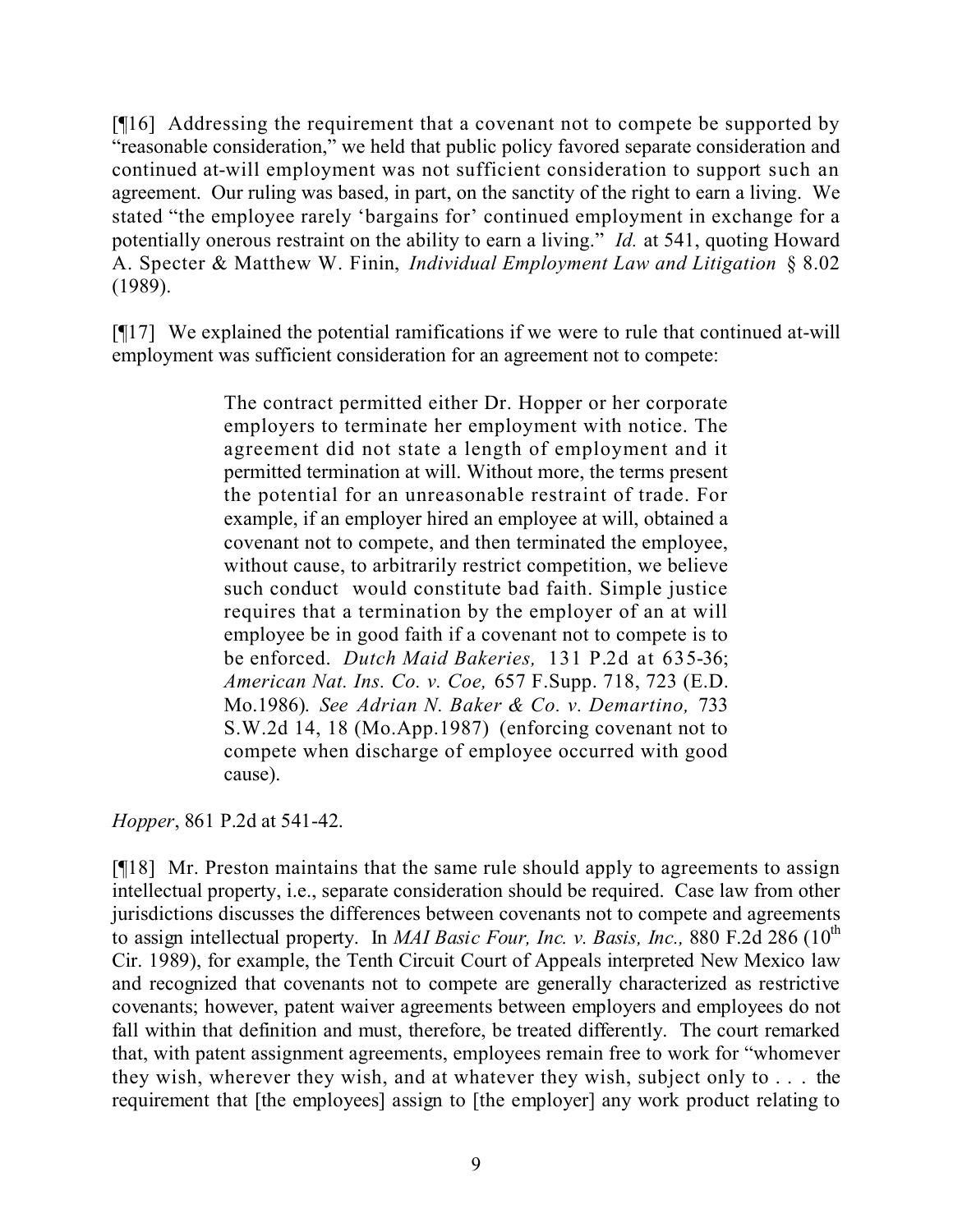[the employer's] business that was developed by [the employees] while they were employed by the [employer] or shortly thereafter." *Id.* at 287-88. Because of those differences, unlike covenants not to compete, agreements to assign patents do not have to be supported by separate consideration. *Id.* 

[¶19] *Harsco,* which in some aspects supports Mr. Preston's position that additional consideration is required for patent assignment agreements, specifically stated that noncompete agreements are different than patent assignment agreements. "[R]estrictive covenant [non-competition] cases differ from assignments of patent rights because restrictive covenants hamper a person's ability to earn a living, whereas patent assignments affect only property rights to patents." *Harsco,* 779 F.2d at 910. The court, therefore, held that the rationale which requires additional consideration for noncompetition agreements does not apply to patent assignment agreements. *Id.* 

[¶20] We agree that there is a fundamental difference between non-competition agreements and intellectual property assignment agreements. The concerns with restraints on trade which attend non-competition agreements simply are not present for intellectual property assignment agreements. That is particularly obvious here, where Mr. Preston only agreed to assign the rights to inventions that he made or conceived while employed by Marathon. The agreement did not limit his right to earn a living, or, for that matter, his rights to inventions that were not related to Marathon's business or were not created with the use of Marathon's confidential information, equipment, supplies or facilities. The assignment agreement also did not affect Mr. Preston's rights to inventions he created after his employment with Marathon was over, although intellectual property conceived or made by him within one year after termination was "presumed to have been made or conceived during" his employment. Given that the intellectual property assignment agreement did not affect Mr. Preston's right to earn a living or otherwise impose an improper restraint on trade, *Hopper* does not govern our decision in this case.

[¶21] We must, consequently, return to the basic precepts of at-will employment. As we mentioned earlier, at-will employment is terminable by either party at any time for any reason or no reason at all. Because of its terminable nature, either party has the power to modify the terms of the employment at any time, and the other party may either accept the new terms and carry on with the employment relationship or reject the new terms and terminate the relationship. The policies behind at-will employment were explained in *Townsend v. Living Centers Rocky Mountain, Inc.,* 947 P.2d 1297, 1299 (Wyo. 1997):

> Our jurisprudence in the employment context has developed from the premise that the stability of the business community is our primary consideration and that stability is best served by applying contract principles in the employment context. Based on that fundamental precept we have produced